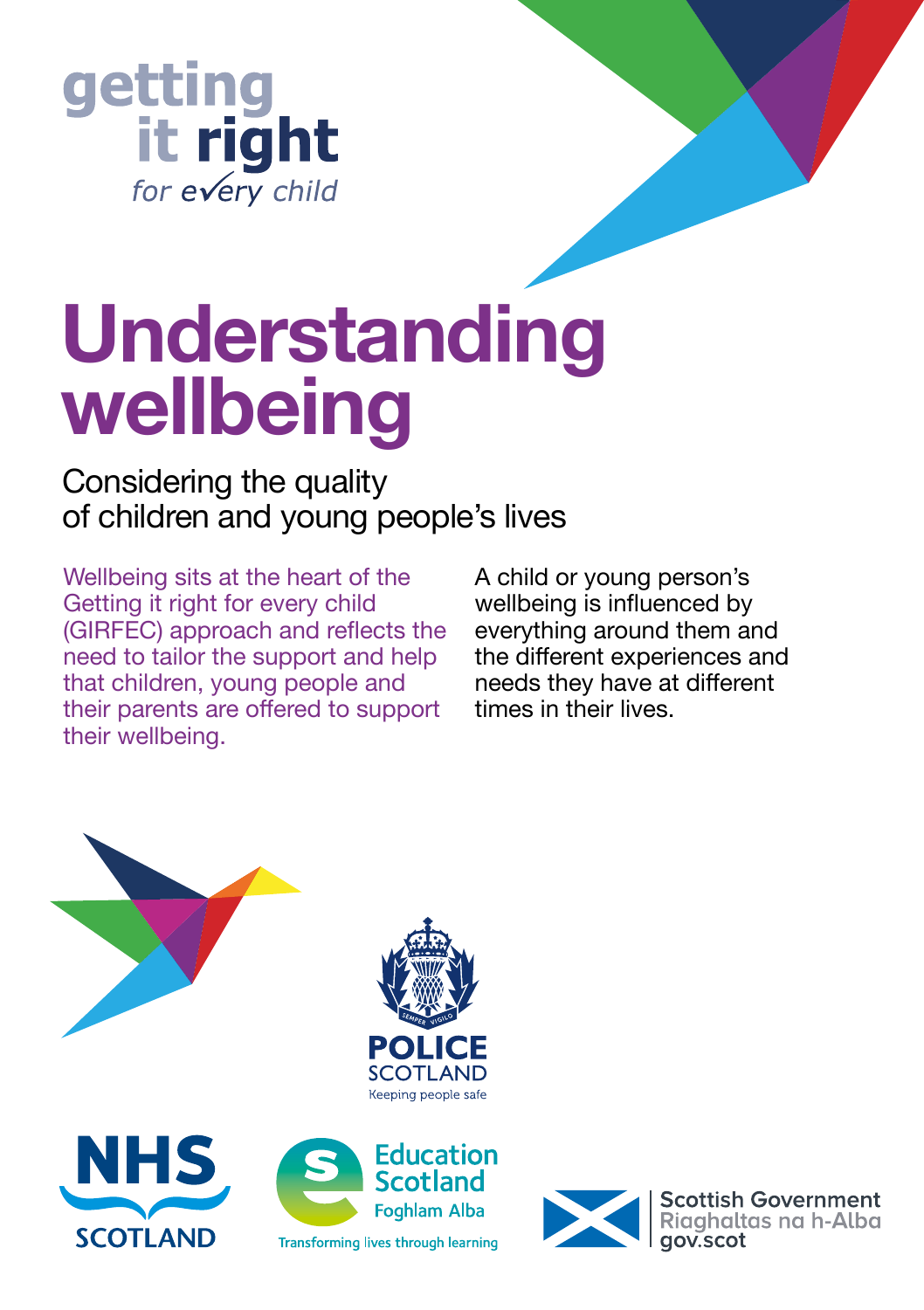## **What is wellbeing?**

To help make sure everyone – children, young people, parents, and the services that support them – has a common understanding of what wellbeing means, we describe it in terms of eight indicators.



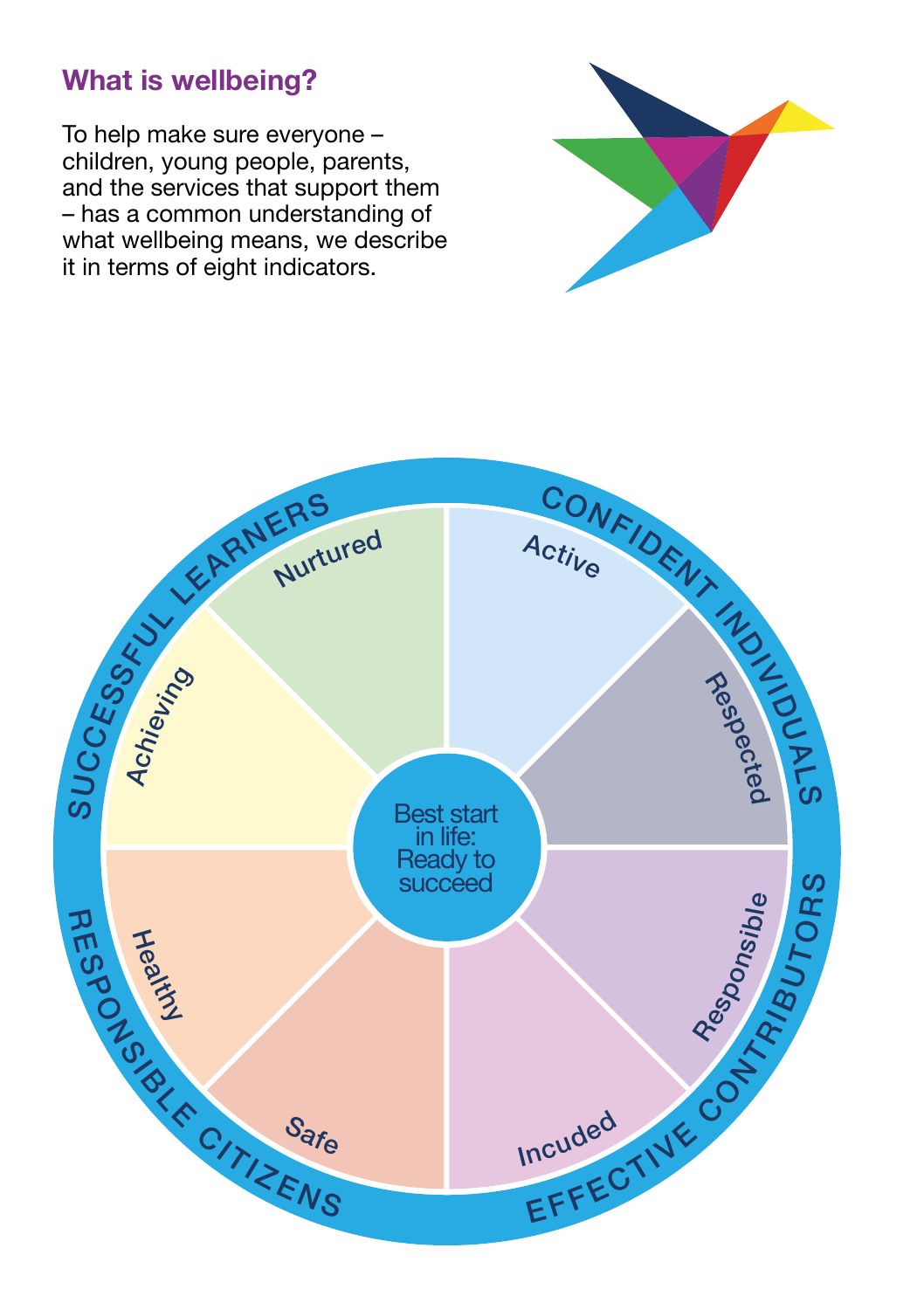#### **How are the wellbeing indicators used?**

Each child is unique and there is no set level of wellbeing that children should achieve. Each child should be helped to reach their full potential as an individual.

The wellbeing indicators help make it easier for everyone to be consistent in how they consider the quality of a child or young person's life at a particular point in time.

Families and people working with children and young people can use the wellbeing indicators to identify what help a child or young person needs in order to help them access the right support or advice.

All services working with children and young people, and those who care for them, must play their part to promote, support and safeguard children and young people's wellbeing.



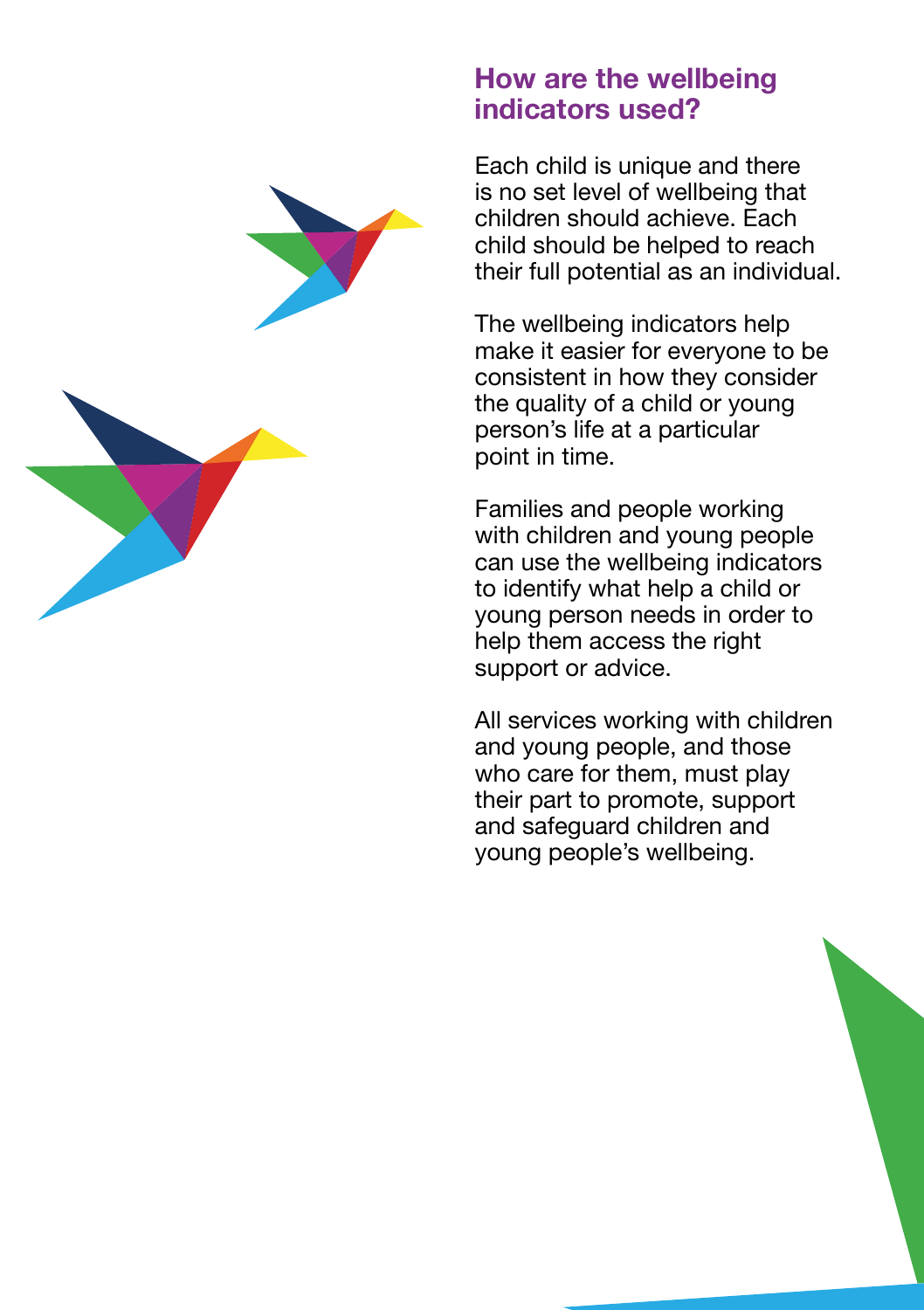### **Key facts about wellbeing**

#### **1. Every child or young person should be safe, healthy, achieving, nurtured, active, respected, responsible and included.**

These eight indicators help make sure everyone – children, parents, and the people who work with them, such as teachers and health visitors – has a common understanding of wellbeing.

#### **2. The eight wellbeing indicators connect and overlap.**

For example, a health difficulty may have an effect on a child or young person achieving their goals or being active. When considered together the different elements of wellbeing give the whole picture of a child's or young person's life at a particular point in time.

#### **3. A child's or young person's wellbeing is influenced by everything around them.**

This includes their individual circumstances, the support they get from their family and community, and the services that support them. Factors such as adequate sleep, play and a healthy, balanced diet have a positive impact on all aspects of a child's or young person's wellbeing. While the effects of poverty and isolation can have a negative effect on their wellbeing.

**4. It is up to all of us – parents, early learning providers, health visitors, teachers, GPs, police – to work together to promote, support and safeguard the wellbeing of all of our children and young people.** 

Children and young people have different experiences and needs at different times in their lives. Understanding how this affects their wellbeing, and providing the right support when they need it, helps them grow and develop and reach their full potential.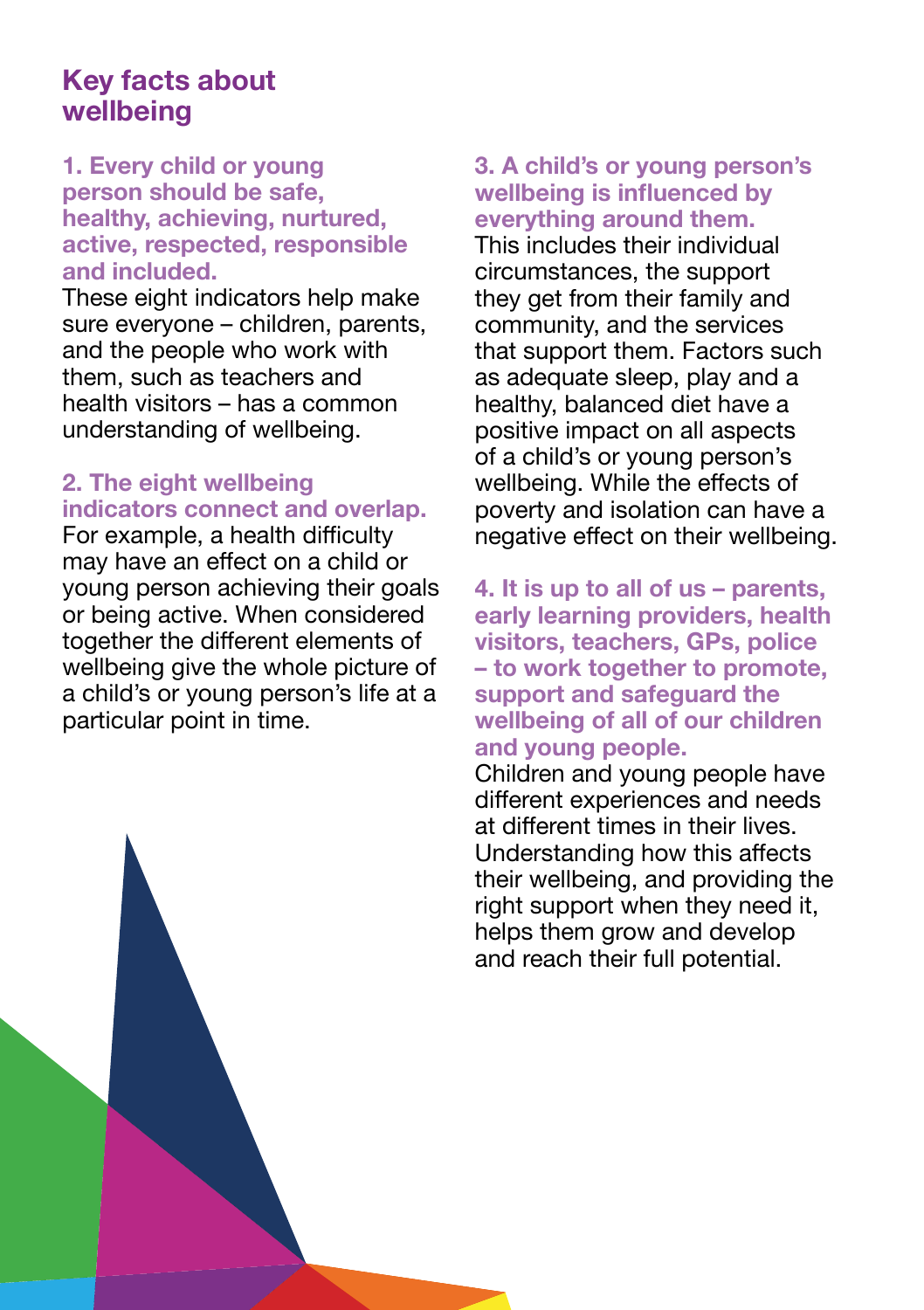| <b>Safe</b>        | Protected from abuse, neglect or harm at home,<br>at school and in the community.                                                                                                                                                                    |
|--------------------|------------------------------------------------------------------------------------------------------------------------------------------------------------------------------------------------------------------------------------------------------|
| <b>Healthy</b>     | Having the highest attainable standards of physical and<br>mental health, access to suitable healthcare, and support<br>in learning to make healthy, safe choices.                                                                                   |
| <b>Achieving</b>   | Being supported and guided in learning and in the<br>development of skills, confidence and self-esteem,<br>at home, in school and in the community.                                                                                                  |
| <b>Nurtured</b>    | Having a nurturing place to live in a family setting,<br>with additional help if needed, or where not possible,<br>in a suitable care setting.                                                                                                       |
| <b>Active</b>      | Having opportunities to take part in activities such as<br>play, recreation and sport, which contribute to healthy<br>growth and development, at home, in school and in<br>the community.                                                            |
| <b>Respected</b>   | Having the opportunity, along with parents and carers,<br>to be heard and involved in decisions that affect them.                                                                                                                                    |
| <b>Responsible</b> | Having opportunities and encouragement to play active<br>and responsible roles at home, in school and in the<br>community, and where necessary, having appropriate<br>guidance and supervision, and being involved in<br>decisions that affect them. |
| <b>Included</b>    | Having help to overcome social, educational, physical<br>and economic inequalities, and being accepted as part<br>of the community in which they live and learn.                                                                                     |

The eight wellbeing indicators are commonly referred to by their initial letters - SHANARRI.

Child protection services will continue to protect children and young people at risk of significant harm.